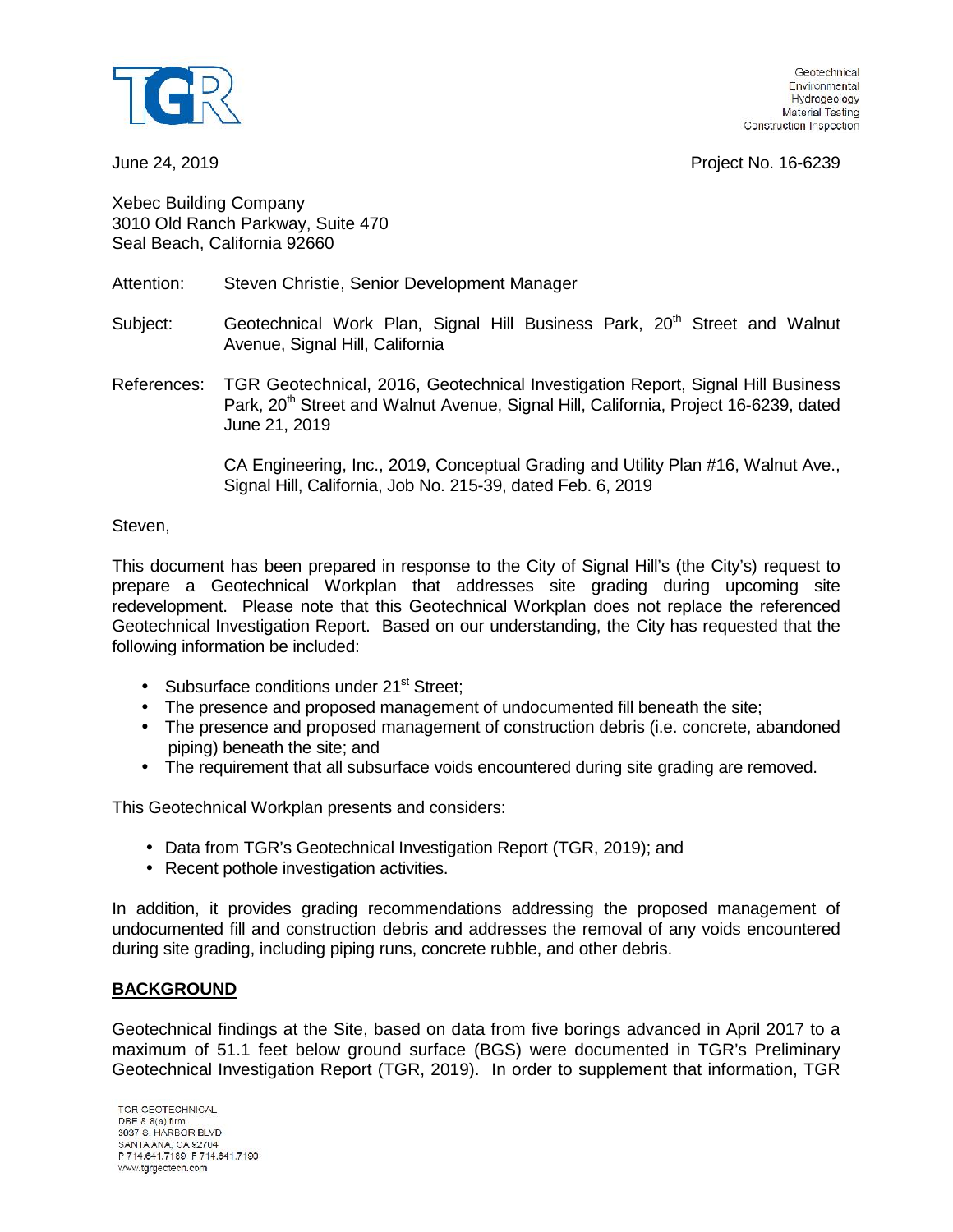was present during a potholing investigation for the subject site in July through August 2017. The investigation consisted of potholing at various locations across the northwest and southwest portions of the site. Based on the findings of the 2017 investigation, another round of pothole and trench exploration occurred from January through February 2019. The geotechnical information obtained during these rounds of exploration are presented herein and were utilized in preparation of this Geotechnical Workplan.

For reference, and further discussed below, attached are the proposed conceptual grading and utility plans (CA Engineering, 2019).

For purposes of this Geotechnical Workplan, the site has been broken down into three (3) parcels: the Northwest Parcel; the Southwest Parcel; and the East Parcel. The Northwest Parcel is bounded by existing development to the north, 21<sup>st</sup> Street to the south, Walnut Avenue to the east and Gundry Avenue to the west. The Southwest Parcel is bounded by Jenni Rivera Park to the southwest, Walnut Avenue to the east and 21<sup>st</sup> Street to the north. The East parcel is bounded existing development to the north,  $20<sup>th</sup>$  Street and Alamitos Avenue to the south, Gaviota Avenue to the east and Walnut Avenue to the west.

# **FINDINGS**

Following are the geotechnical findings of the 2019 field exploration for the three above mentioned parcels:

Northwest Parcel – Where explored, the southern portion of this parcel is underlain by undocumented fill to shallow depths ranging from approximately 1 to 3 feet with an average depth of 2 feet. The northern elevated portion of this parcel, where explored, was underlain by approximately 2 to 4 feet of undocumented fill, with the exception of the northcentral area which contained trash and debris up to depths of approximately 10 feet. The undocumented fill and trash and debris in the northwest parcel is underlain by competent native soil.

Southwest Parcel – Where explored, this parcel is underlain by undocumented fill to shallow depths ranging from approximately 1 to 3 feet, with an average depth of 2 feet, except for the northeast area which contained a relatively small area of debris (brick). The undocumented fill and debris were underlain by competent native soil.<br>East Parcel – Where explored, this parcel is underlain by undocumented fill to shallow depths

ranging from approximately 1 to 2 feet in the southern portion of this parcel. The northern portion of the parcel, where explored, was underlain by up to approximately 7 feet of undocumented fill. The undocumented fill was underlain by competent native soil.

Area Underneath 21 $st$  Street – TGR did not observe the subsurface conditions beneath 21 $st$ Street. It is our understanding that environmental conditions have been assessed and addressed in another report. However, we anticipate that soil conditions will be similar to those encountered directly to the north and south of the street. The protocols specified below are adequate for geotechnical considerations during construction underneath 21<sup>st</sup> Street.

Figure 2 presents the Conceptual Plan showing the depth to competent native soil from existing grade.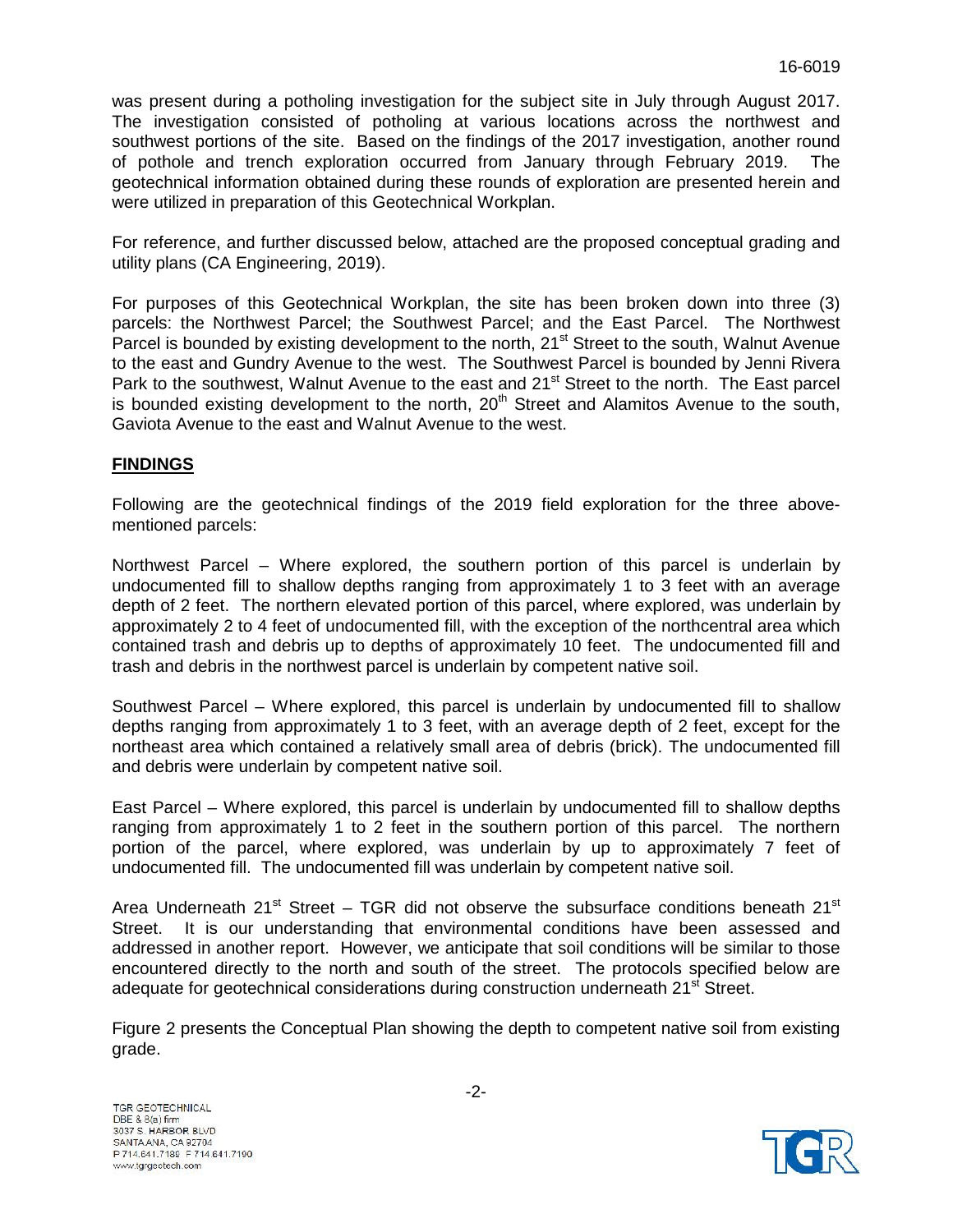## **GRADING DESIGN**

The currently proposed grading (CA Engineering, 2019) consists of cuts and fills to reach design grades for nine small industrial office buildings with associated parking, drive aisles and landscaping.

## Northwest Parcel

The majority of the Northwest Parcel is a fill area where fills of up to 10 feet will be applied to the top of the existing undocumented fill to reach final design grade. Cut areas of up to 7 feet, are a relatively small portion of this parcel and are located in the northern portion and along the western boundary.

#### Southwest Parcel

The majority of the Southwest Parcel is a fill area where fills of up to 7 feet will be applied to the top of the existing undocumented fill to reach final design grade. The cut area of this parcel is limited to the southern tip, up to a depth of 1 foot.

## East Parcel

The southern portion of this parcel is primarily a fill area, where 1 to 4 feet of fill will be applied to the top of the existing undocumented fill to reach final design grade. The northern portion of the parcel is a cut area, up to approximately 9 feet.

#### **GRADING RECOMMENDATIONS**

#### Fill Areas

Prior to placing new fill material, the existing undocumented fill shall be processed in place, moisture conditioned to a minimum of optimum moisture content and compacted to a minimum relative compaction of 90 percent in accordance with ASTM D1557 prior to the placement of fill to reach design grades. Simple Green will be incorporated into the water used for moisture conditioning. In-place processing of the undocumented fill shall consist of heavy ripping and cross-ripping to a depth of at least two feet with deeper ripping in areas of deeper undocumented fill and applying water to moisture condition the soil. Simple Green shall be incorporated into the water used for moisture conditioning. As further discussed on page 4, areas of trash and debris that are encountered during the processing of documented fill shall be removed, properly disposed of and replaced with properly compacted fill to reach design grades. Any import soils shall be non-expansive and approved by TGR Geotechnical Inc.

#### Cut Areas

Once cuts have been made to reach design grades, the exposed soils shall be observed to see if competent native soils are exposed. If potentially competent soils are exposed, the soils shall be tested in place to determine if they have a minimum relative compaction of 90 percent. If they do not, they shall be processed in place to a depth of 1 ft., moisture conditioned and compacted to a minimum relative compaction of 90 percent. Simple Green will be incorporated into the water used for moisture conditioning. If any undocumented fill is exposed at design cut grades, the fill shall be processed in place (depending on the depth), moisture conditioned to a minimum of optimum of optimum moisture content and compacted to a minimum relative compaction of 90 percent. Simple Green will be incorporated into the water used for moisture conditioning. In-place processing of the undocumented fill shall consist of heavy ripping and cross-ripping to a depth of at least two feet with deeper ripping in areas of deeper

TGR GEOTECHNICAL DBE & 8(a) firm 3037 S. HARBOR BLVD SANTA ANA, CA 92704 P 714.641.7189 F 714.641.7190 www.tgrgeotech.com

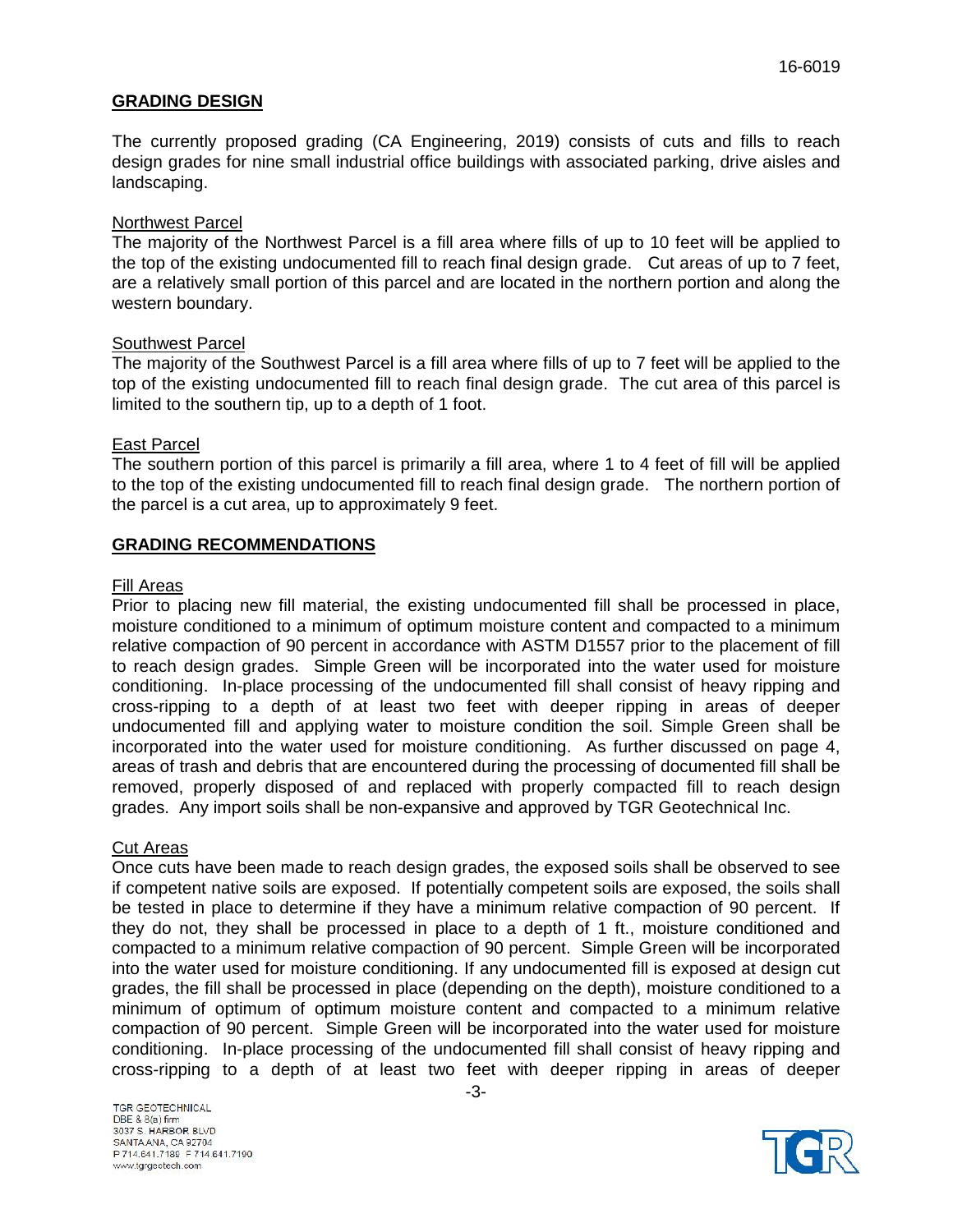undocumented fill and applying water to moisture condition the soil. Simple Green shall be incorporated into the water used for moisture conditioning. As further discussed on page 4, areas of trash and debris that are encountered shall be removed, properly disposed of and replaced with properly compacted fill to reach design grades.

## **FOUNDATION RECOMMENDATIONS**

The proposed building foundations should be underlain by a minimum 2 feet of properly compacted fill with a minimum relative compaction of 90 percent or competent native soil with a minimum relative compaction of 90 percent.

## **REMOVAL OF SUBSURFACE TRASH AND DEBRIS**

As detailed in the Soil Removal Action Plan (Apex, June 2019) debris pits and one area with observed free product are present in shallow soil based on the pothole/trench investigations conducted to date. Additional construction debris (i.e. concrete and abandoned piping), and soil containing free product may be encountered during:

- Excavation of cut and debris areas where undocumented fill and native soil will be removed (the depth to native soil to be excavation varies by location); and
- Geotechnical preparation of soil across the site, which will be processed in place by heavy ripping and cross-ripping to a depth of at least 2 feet.

All abandoned piping or structures, construction debris, trash, concrete rubble, voids, and soil containing free product that are encountered during site grading shall be removed during site grading activities and disposed of offsite pursuant to the Soil Removal Action Plan.

## **NOTE REGARDING SOIL CONTAMINATION**

It is TGR's understanding that the site soils and soil vapor are impacted with petroleum-related constituents; that various control measures are required during site grading to protect workers from exposure to impacted soils and vapors generated during soil movement; and that all contractors and subcontractors performing subsurface work associated with Site Redevelopment are required to adhere to the practices and procedures specified in the Site's Health and Safety Plan, Former Chemoil Refinery, 2020 Walnut Avenue, Signal Hill, CA (RE Solutions, December 17, 2018).

Furthermore, it is TGR's understanding that soil sampling, field screening and management related to the environmental condition of the property will be handled by the Site's Environmental Consultant (Apex Companies, LLC); that soil cuttings generated from the excavation areas may not be reused at the Site without approval from the Environmental Consultant; that excavations may not be backfilled without approval from the Environmental Consultant; and that information regarding 1) contamination in the subsurface and 2) required soil management and planned disposition of excavated soil and waste is documented as specified in the Soil Removal Action Plan.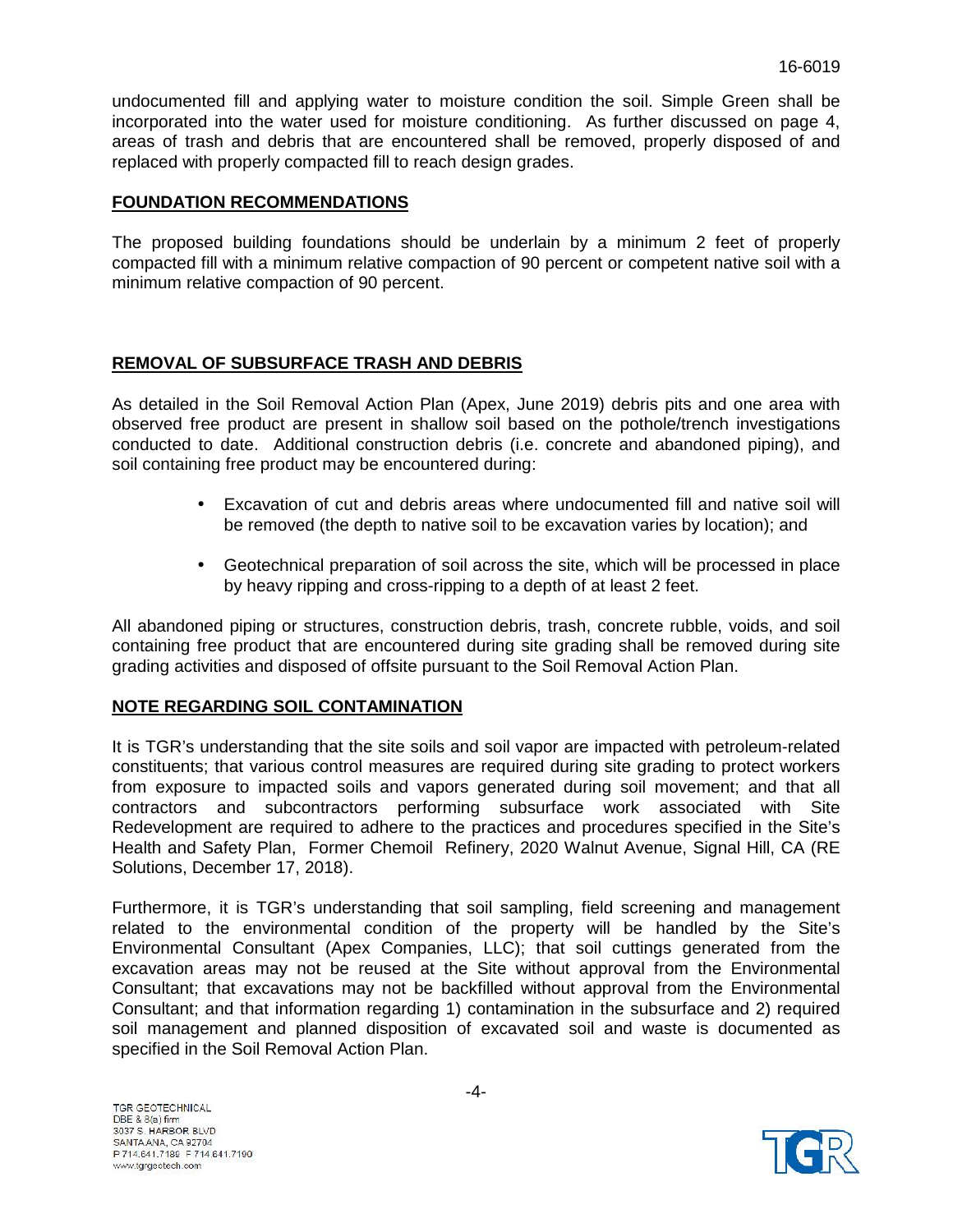# **LIMITATIONS**

This report was prepared for a specific client and a specific project, based on the client's needs, directions and requirements at the time.

This report was necessarily based upon data obtained from a limited number of observances, site visits, soil and/or other samples, tests, analyses, histories of occurrences, spaced subsurface exploration and limited information on historical events and observations. Such information is necessarily incomplete. Variations can be experienced within small distances and under various climatic conditions. Changes in subsurface conditions can and do occur over time.

This report is not authorized for use by and is not to be relied upon by any party except the client with whom TGR contracted for the work. Use or reliance on this report by any other party is at that party's sole risk. Unauthorized use of or reliance on this report constitutes an agreement to defend and indemnify TGR from and against any liability that may arise as a result of such use or reliance, regardless of any fault, negligence, or strict liability of TGR.

We thank you for this opportunity to be of service to you on this project. If you have any questions regarding this report, please do not hesitate to call this office.

Respectfully submitted,

# *TGR GEOTECHNICAL, INC.*



Principal Geotechnical Engineer Principal Engineering Geologist



Sanjay Govil, Ph.D., PE, GE 2382 Edward Burrows, MS, PG, CEG 1750

Distribution: (1) Addressee

Enclosures: Figure 1 – Conceptual Grading and Utility Plan (CA Engineering, 2019) Figure 2 – Conceptual Plan showing Depth from Existing Grade to Native

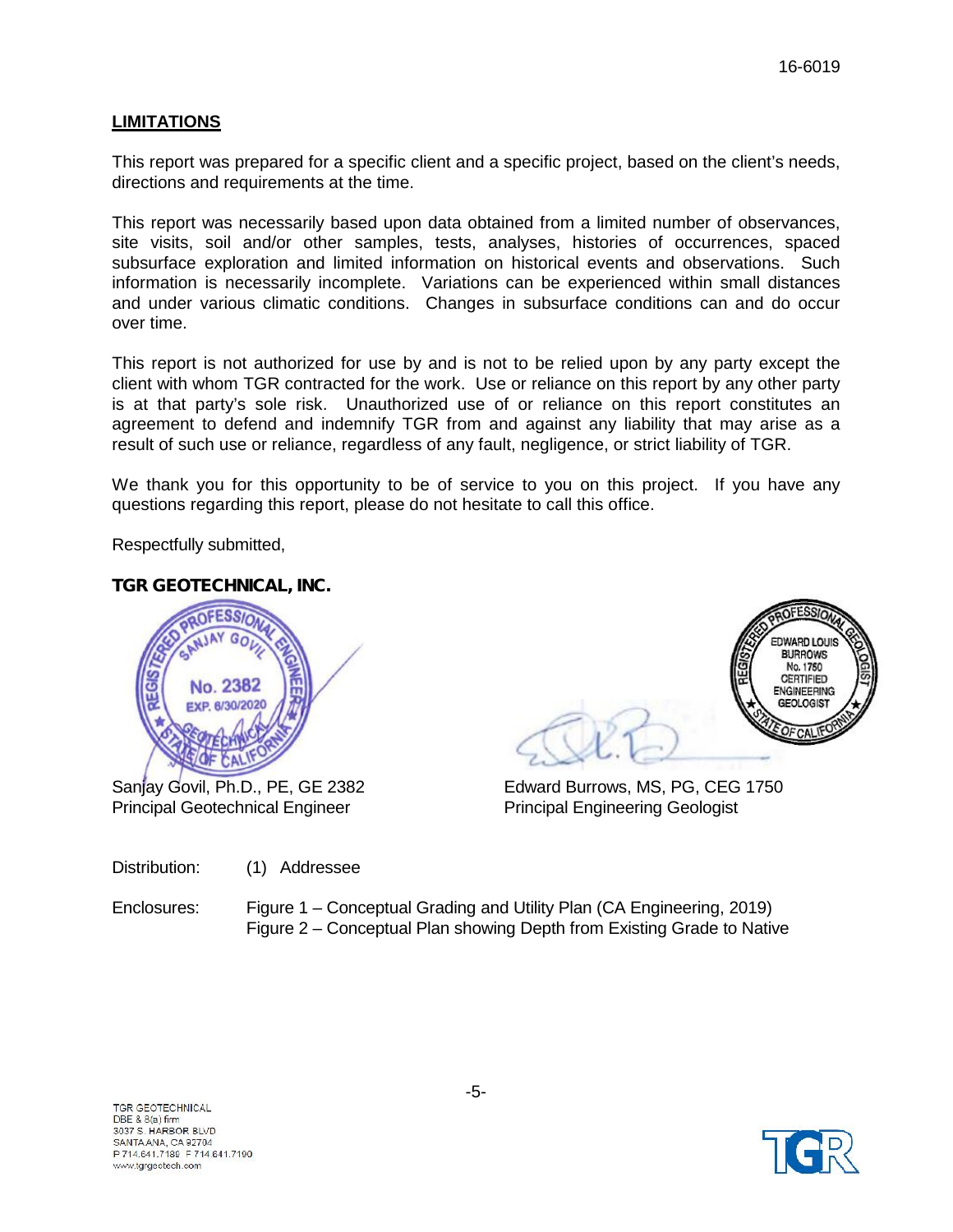